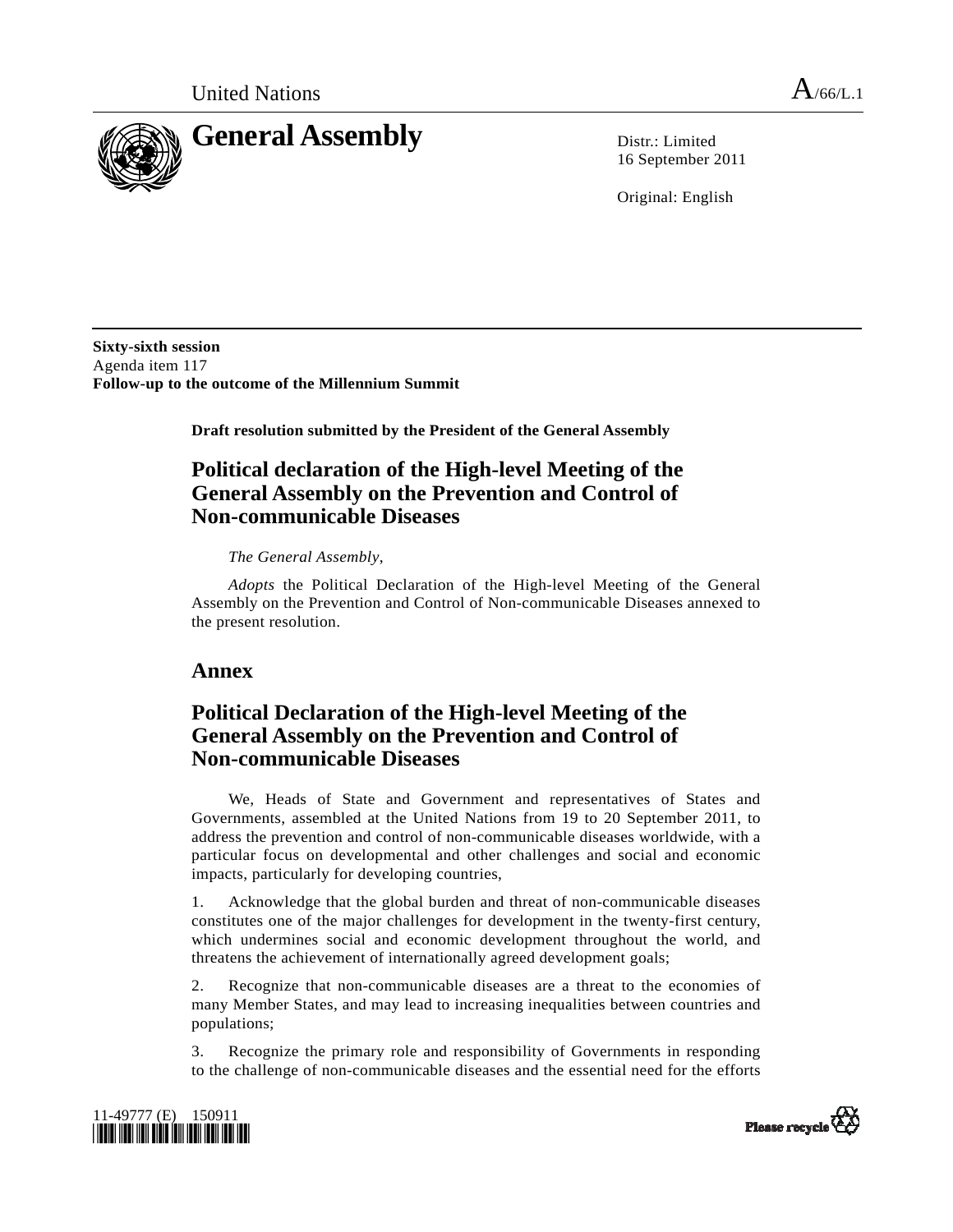and engagement of all sectors of society to generate effective responses for the prevention and control of non-communicable diseases;

4. Recognize also the important role of the international community and international cooperation in assisting Member States, particularly developing countries, in complementing national efforts to generate an effective response to non-communicable diseases;

5. Reaffirm the right of everyone to the enjoyment of the highest attainable standard of physical and mental health;

6. Recognize the urgent need for greater measures at global, regional and national levels to prevent and control non-communicable diseases in order to contribute to the full realization of the right of everyone to the highest attainable standard of physical and mental health;

7. Recall the relevant mandates of the United Nations General Assembly, in particular resolutions 64/265 and 65/238;

8. Note with appreciation the World Health Organization (WHO) Framework Convention on Tobacco Control, reaffirm all relevant resolutions and decisions adopted by the World Health Assembly on the prevention and control of non-communicable diseases, and underline the importance for Member States to continue addressing common risk factors for non-communicable diseases through the implementation of the 2008-2013 Action Plan for the Global Strategy for the Prevention and Control of Non-communicable Diseases as well as the Global Strategy on Diet, Physical Activity and Health, and the Global Strategy to Reduce the Harmful Use of Alcohol;

9. Recall the Ministerial Declaration adopted at the 2009 high-level segment of the United Nations Economic and Social Council, which called for urgent action to implement the WHO Global Strategy for the Prevention and Control of Non-communicable Diseases and its related action plan;

10. Take note with appreciation of all the regional initiatives undertaken on the prevention and control of non-communicable diseases, including the Declaration of the Heads of State and Government of the Caribbean Community entitled "Uniting to stop the epidemic of chronic non-communicable diseases", adopted in September 2007; the Libreville Declaration on Health and Environment in Africa, adopted in August 2008; the statement of the Commonwealth Heads of Government on action to combat non-communicable diseases, adopted in November 2009; the outcome declaration of the Fifth Summit of the Americas adopted in June 2009; the Parma Declaration on Environment and Health, adopted by the Member States in the European Region of WHO in March 2010; the Dubai Declaration on Diabetes and Chronic Non-communicable Diseases in the Middle East and Northern Africa Region, adopted in December 2010, the European Charter on Counteracting Obesity, adopted in November 2006, the Aruban Call for Action on Obesity of June 2011, and the Honiara Communiqué on addressing non-communicable disease challenges in the Pacific region, adopted in July 2011;

11. Take note also with appreciation of the outcomes of the regional multisectoral consultations, including the adoption of Ministerial Declarations, which were held by the World Health Organization in collaboration with Member States, with the support and active participation of regional commissions and other relevant United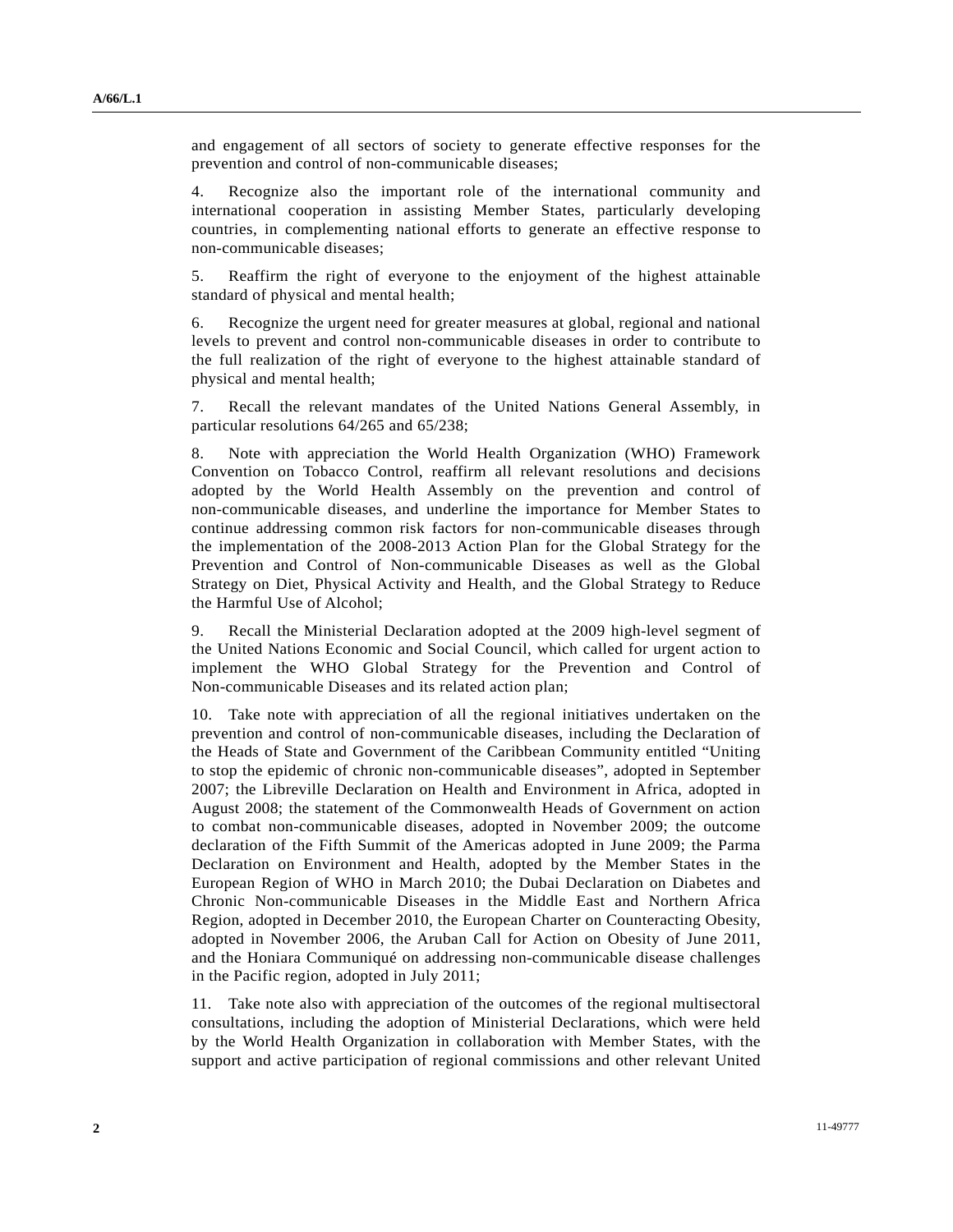Nations agencies and entities, and served to provide inputs to the preparations for the high-level meeting in accordance with resolution 65/238;

12. Welcome the convening of the First Global Ministerial Conference on Healthy Lifestyles and Non-communicable Disease Control, which was organized by the Russian Federation and WHO and held on 28 and 29 April 2011, in Moscow, and the adoption of the Moscow Declaration, and recall resolution 64/11 of the World Health Assembly;

13. Recognize the leading role of the World Health Organization as the primary specialized agency for health, including its roles and functions with regard to health policy in accordance with its mandate, and reaffirm its leadership and coordination role in promoting and monitoring global action against non-communicable diseases in relation to the work of other relevant United Nations agencies, development banks, and other regional and international organizations in addressing non-communicable diseases in a coordinated manner;

## **A challenge of epidemic proportions and its socio-economic and developmental impacts**

14. Note with profound concern that, according to WHO, in 2008, an estimated 36 million of the 57 million global deaths were due to non-communicable diseases, principally cardiovascular diseases, cancers, chronic respiratory diseases and diabetes, including about 9 million before the age of 60, and that nearly 80 per cent of those deaths occurred in developing countries;

15. Note also with profound concern that non-communicable diseases are among the leading causes of preventable morbidity and of related disability;

16. Recognize further that communicable diseases, maternal and perinatal conditions and nutritional deficiencies are currently the most common causes of death in Africa, and note with concern the growing double burden of disease, including in Africa, caused by the rapidly rising incidence of non-communicable diseases, which are projected to become the most common causes of death by 2030;

17. Note further that there is a range of other non-communicable diseases and conditions, for which the risk factors and the need for preventive measures, screening, treatment and care are linked with the four most prominent non-communicable diseases;

18. Recognize that mental and neurological disorders, including Alzheimer's disease, are an important cause of morbidity and contribute to the global non-communicable disease burden, for which there is a need to provide equitable access to effective programmes and health-care interventions;

19. Recognize that renal, oral and eye diseases pose a major health burden for many countries and that these diseases share common risk factors and can benefit from common responses to non-communicable diseases;

20. Recognize that the most prominent non-communicable diseases are linked to common risk factors, namely tobacco use, harmful use of alcohol, an unhealthy diet, and lack of physical activity;

21. Recognize that the conditions in which people live and their lifestyles influence their health and quality of life, and that poverty, uneven distribution of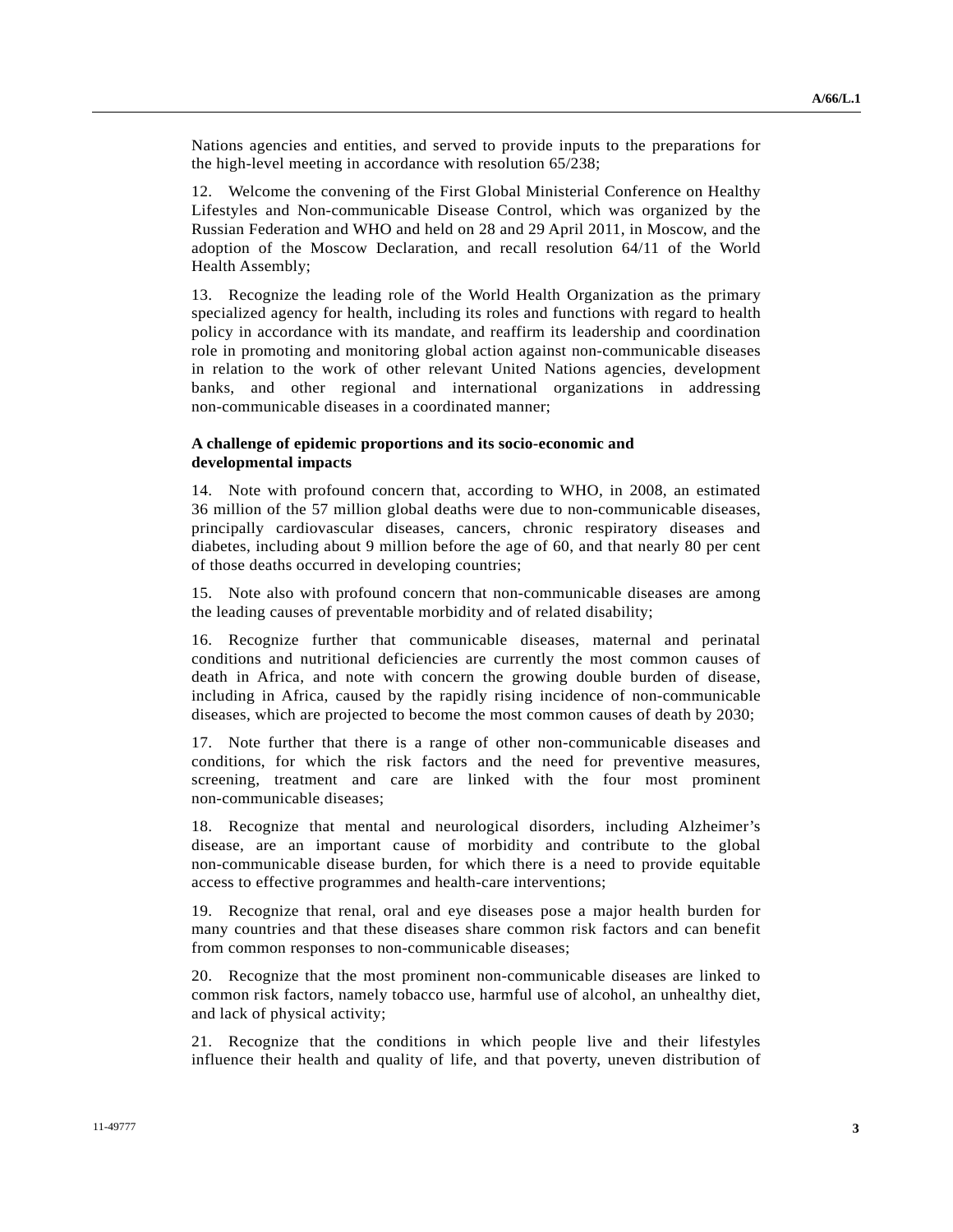wealth, lack of education, rapid urbanization and population ageing, and the economic social, gender, political, behavioural and environmental determinants of health are among the contributing factors to the rising incidence and prevalence of non-communicable diseases;

22. Note with grave concern the vicious cycle whereby non-communicable diseases and their risk factors worsen poverty, while poverty contributes to rising rates of non-communicable diseases, posing a threat to public health and economic and social development;

23. Note with concern that the rapidly growing magnitude of non-communicable diseases affects people of all ages, gender, race and income levels, and further that poor populations and those living in vulnerable situations, in particular in developing countries bear a disproportionate burden and that non-communicable diseases can affect women and men differently;

24. Note with concern the rising levels of obesity in different regions, particularly among children and youth, and note that obesity, an unhealthy diet and physical inactivity have strong linkages with the four main non-communicable diseases, and are associated with higher health costs and reduced productivity;

25. Express deep concern that women bear a disproportionate share of the burden of care-giving and that, in some populations, women tend to be less physically active than men, are more likely to be obese and are taking up smoking at alarming rates;

26. Note also with concern that maternal and child health is inextricably linked with non-communicable diseases and their risk factors, specifically as prenatal malnutrition and low birth weight create a predisposition to obesity, high blood pressure, heart disease and diabetes later in life; and that pregnancy conditions, such as maternal obesity and gestational diabetes, are associated with similar risks in both the mother and her offspring;

27. Note with concern the possible linkages between non-communicable diseases and some communicable diseases, such as HIV/AIDS, and call to integrate, as appropriate, responses for HIV/AIDS and non-communicable diseases and, in this regard, for attention to be given to people living with HIV/AIDS, especially in countries with a high prevalence of HIV/AIDS and in accordance with national priorities;

28. Recognize that smoke exposure from the use of inefficient cooking stoves for indoor cooking or heating contributes to and may exacerbate lung and respiratory conditions, with a disproportionate effect on women and children in poor populations whose households may be dependant on such fuels;

29. Acknowledge also the existence of significant inequalities in the burden of non-communicable diseases and in access to non-communicable disease prevention and control, both between countries, and within countries and communities;

30. Recognize the critical importance of strengthening health systems, including health-care infrastructure, human resources for health, health and social protection systems, particularly in developing countries in order to respond effectively and equitably to the health-care needs of people with non-communicable diseases;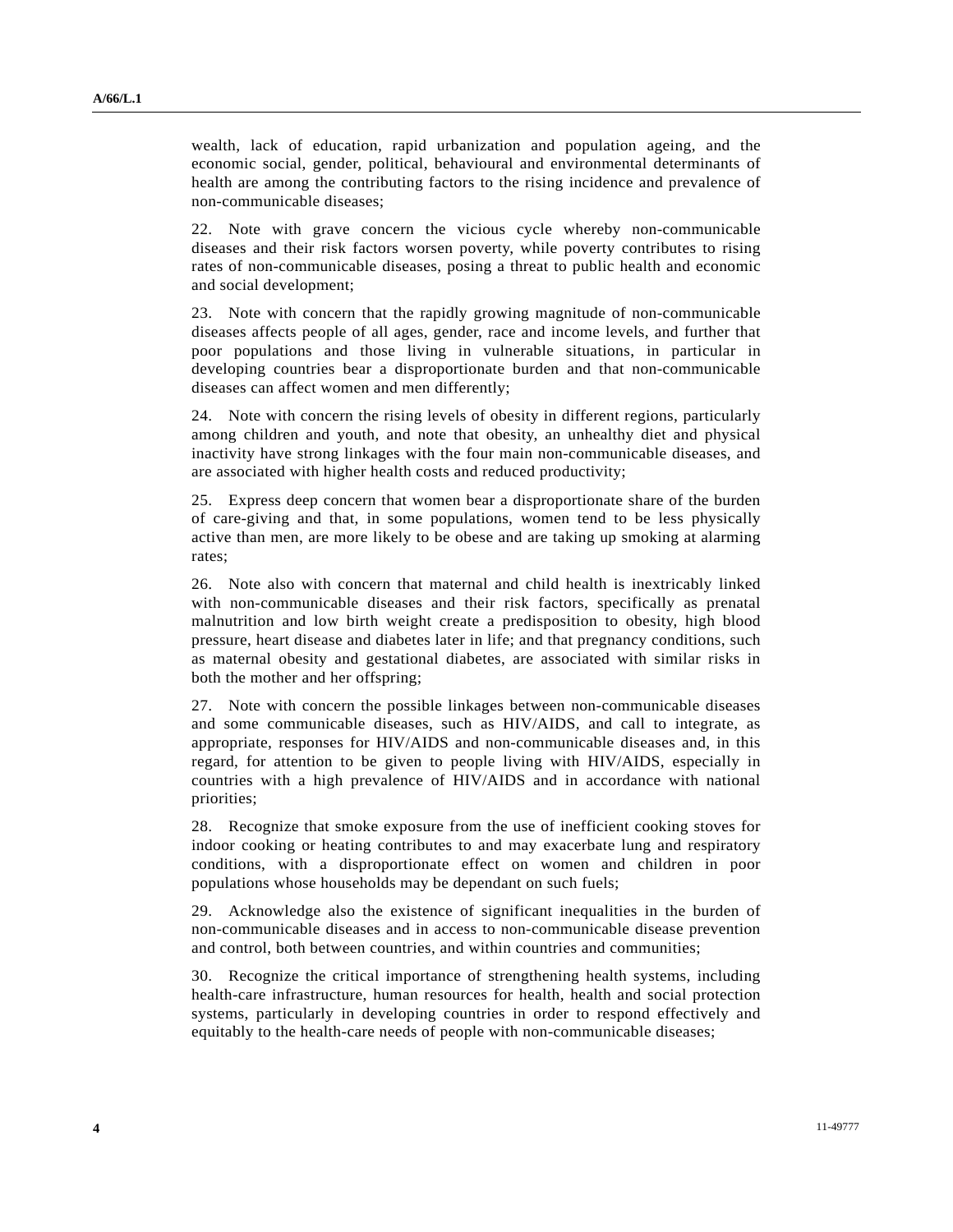31. Note with grave concern that non-communicable diseases and their risk factors lead to increased burdens on individuals, families and communities, including impoverishment from long-term treatment and care costs, and to a loss of productivity that threatens household income and leads to productivity loss for individuals and their families and to the economies of Member States, making non-communicable diseases a contributing factor to poverty and hunger, which may have a direct impact on the achievement of the internationally agreed development goals, including the Millennium Development Goals;

32. Express deep concern at the ongoing negative impacts of the financial and economic crisis, volatile energy and food prices and ongoing concerns over food security, as well as the increasing challenges posed by climate change and the loss of biodiversity, and their effect on the control and prevention of non-communicable diseases, and emphasize, in this regard, the need for prompt and robust, coordinated and multisectoral efforts to address those impacts, while building on efforts already under way;

### **Responding to the challenge: a whole-of-government and a whole-of-society effort**

33. Recognize that the rising prevalence, morbidity and mortality of non-communicable diseases worldwide can be largely prevented and controlled through collective and multisectoral action by all Member States and other relevant stakeholders at local, national, regional, and global levels, and by raising the priority accorded to non-communicable diseases in development cooperation by enhancing such cooperation in this regard;

34. Recognize that prevention must be the cornerstone of the global response to non-communicable diseases;

35. Recognize also the critical importance of reducing the level of exposure of individuals and populations to the common modifiable risk factors for non-communicable diseases, namely, tobacco use, unhealthy diet, physical inactivity, and the harmful use of alcohol, and their determinants, while at the same time strengthening the capacity of individuals and populations to make healthier choices and follow lifestyle patterns that foster good health;

36. Recognize that effective non-communicable disease prevention and control require leadership and multisectoral approaches for health at the government level, including, as appropriate, health in all policies and whole-of-government approaches across such sectors as health, education, energy, agriculture, sports, transport, communication, urban planning, environment, labour, employment, industry and trade, finance and social and economic development;

37. Acknowledge the contribution and important role played by all relevant stakeholders, including individuals, families, and communities, intergovernmental organizations and religious institutions, civil society, academia, media, voluntary associations, and, where and as appropriate, the private sector and industry, in support of national efforts for non-communicable disease prevention and control, and recognize the need to further support the strengthening of coordination among these stakeholders in order to improve effectiveness of these efforts;

38. Recognize the fundamental conflict of interest between the tobacco industry and public health;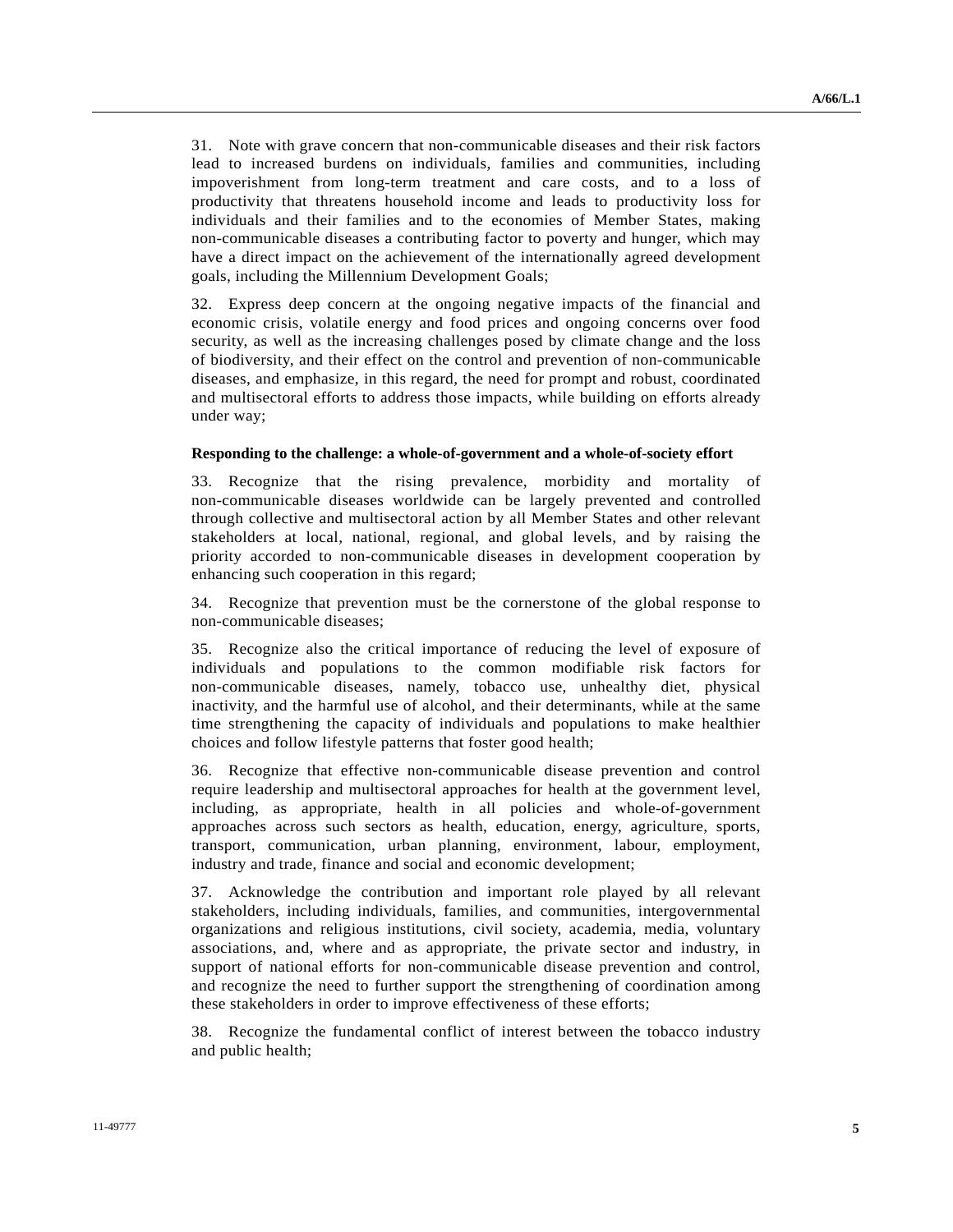39. Recognize that the incidence and impacts of non-communicable diseases can be largely prevented or reduced with an approach that incorporates evidence-based, affordable, cost-effective, population-wide and multisectoral interventions;

40. Acknowledge that resources devoted to combating the challenges posed by non-communicable diseases at the national, regional and international levels are not commensurate with the magnitude of the problem;

41. Recognize the importance of strengthening local, provincial, national and regional capacities to address and effectively combat non-communicable diseases, particularly in developing countries, and that this may entail increased and sustained human, financial and technical resources;

42. Acknowledge the need to put forward a multisectoral approach for health at all government levels, to address non-communicable disease risk factors and underlying determinants of health comprehensively and decisively;

 Non-communicable diseases can be prevented and their impacts significantly reduced, with millions of lives saved and untold suffering avoided. We therefore commit to:

#### **Reduce risk factors and create health-promoting environments**

43. Advance the implementation of multisectoral, cost-effective, population-wide interventions in order to reduce the impact of the common non-communicable disease risk factors, namely tobacco use, unhealthy diet, physical inactivity and harmful use of alcohol, through the implementation of relevant international agreements and strategies, and education, legislative, regulatory and fiscal measures, without prejudice to the right of sovereign Nations to determine and establish their taxation policies, other policies, where appropriate, by involving all relevant sectors, civil society and communities as appropriate and by taking the following actions:

 (a) Encourage the development of multisectoral public policies that create equitable health-promoting environments that empower individuals, families and communities to make healthy choices and lead healthy lives;

 (b) Develop, strengthen and implement, as appropriate, multisectoral public policies and action plans to promote health education and health literacy, including through evidence-based education and information strategies and programmes in and out of schools, and through public awareness campaigns, as important factors in furthering the prevention and control of non-communicable diseases, recognizing that a strong focus on health literacy is at an early stage in many countries;

 (c) Accelerate implementation by States parties of the WHO Framework Convention on Tobacco Control, recognizing the full range of measures, including measures to reduce consumption and availability, and encourage countries that have not yet done so to consider acceding to the Framework Convention on Tobacco Control, recognizing that substantially reducing tobacco consumption is an important contribution to reducing non-communicable diseases and can have considerable health benefits for individuals and countries, and that price and tax measures are an effective and important means of reducing tobacco consumption;

 (d) Advance the implementation of the WHO Global Strategy on Diet, Physical Activity and Health, including, where appropriate, through the introduction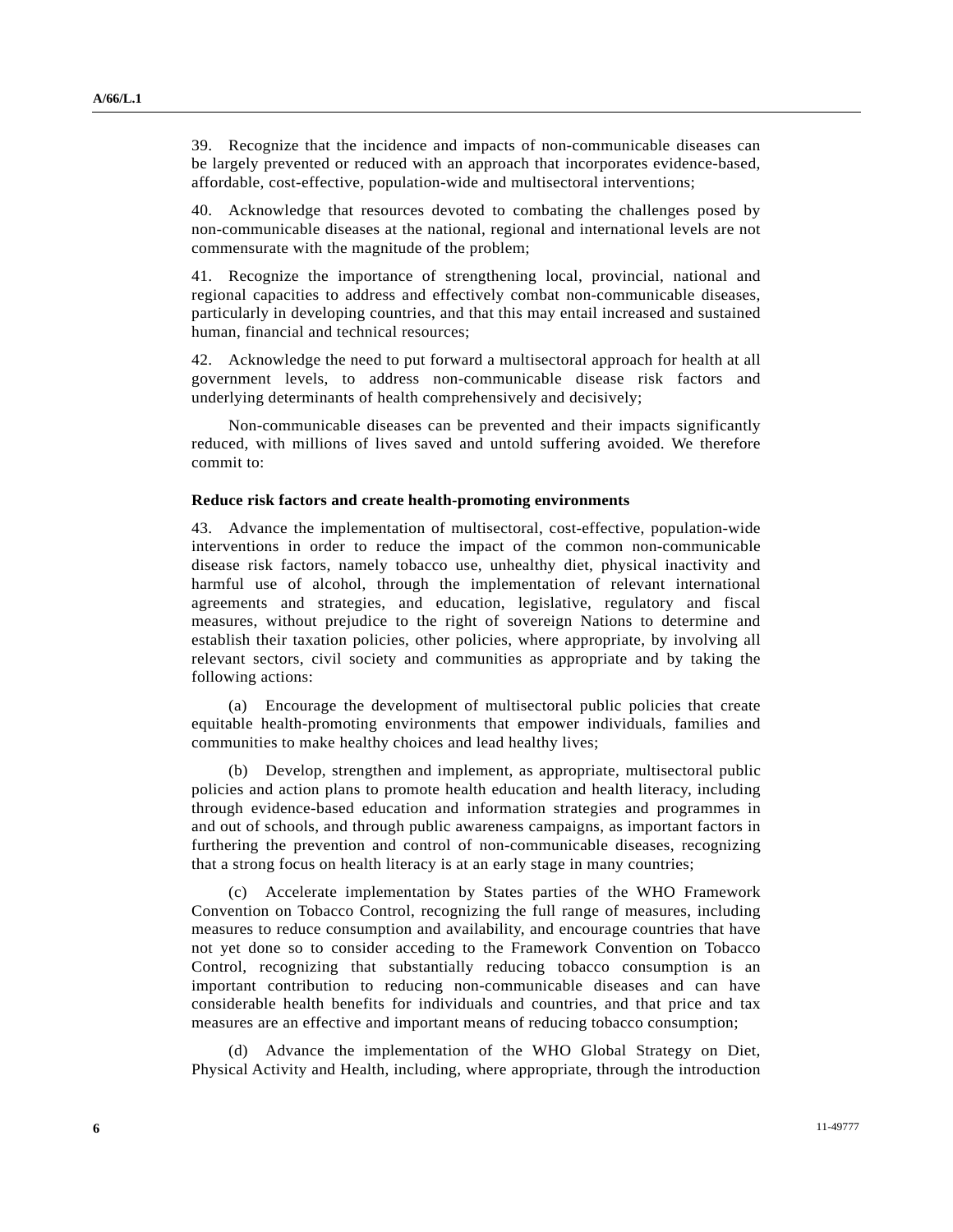of policies and actions aimed at promoting healthy diets and increasing physical activity in the entire population, including in all aspects of daily living, such as giving priority to regular and intense physical education classes in schools; urban planning and re-engineering for active transport; the provision of incentives for work-site healthy-lifestyle programmes; and increased availability of safe environments in public parks and recreational spaces to encourage physical activity;

 (e) Promote the implementation of the WHO Global Strategy to Reduce the Harmful Use of Alcohol, while recognizing the need to develop appropriate domestic action plans, in consultation with relevant stakeholders, for developing specific policies and programmes, including taking into account the full range of options as identified in the global strategy, as well as raise awareness of the problems caused by the harmful use of alcohol, particularly among young people, and call upon WHO to intensify efforts to assist Member States in this regard;

 (f) Promote the implementation of the WHO Set of recommendations on the marketing of foods and non-alcoholic beverages to children, including foods that are high in saturated fats, trans-fatty acids, free sugars, or salt, recognizing that research shows that food advertising to children is extensive, that a significant amount of the marketing is for foods with a high content of fat, sugar or salt and that television advertising influences children's food preferences, purchase requests and consumption patterns, while taking into account the existing legislation and national policies, as appropriate;

 (g) Promote the development and initiate the implementation, as appropriate, of cost-effective interventions to reduce salt, sugar and saturated fats, and eliminate industrially produced trans-fats in foods, including through discouraging the production and marketing of foods that contribute to unhealthy diet, while taking into account existing legislation and policies;

 (h) Encourage policies that support the production and manufacture of, and facilitate access to, foods that contribute to healthy diet, and provide greater opportunities for utilization of healthy local agricultural products and foods, thus contributing to efforts to cope with the challenges and take advantage of the opportunities posed by globalization and to achieve food security;

Promote, protect and support breastfeeding, including exclusive breastfeeding for about six months from birth, as appropriate, as breastfeeding reduces susceptibility to infections and the risk of undernutrition, promotes infant and young children's growth and development and helps to reduce the risk of developing conditions such as obesity and non-communicable diseases later in life, and, in this regard, strengthen the implementation of the international code of marketing of breast milk substitutes and subsequent relevant World Health Assembly resolutions;

 (j) Promote increased access to cost-effective vaccinations to prevent infections associated with cancers, as part of national immunization schedules;

 (k) Promote increased access to cost-effective cancer-screening programmes as determined by national situations;

 (l) Scale up, where appropriate, a package of proven effective interventions, such as health promotion and primary prevention approaches, and galvanize actions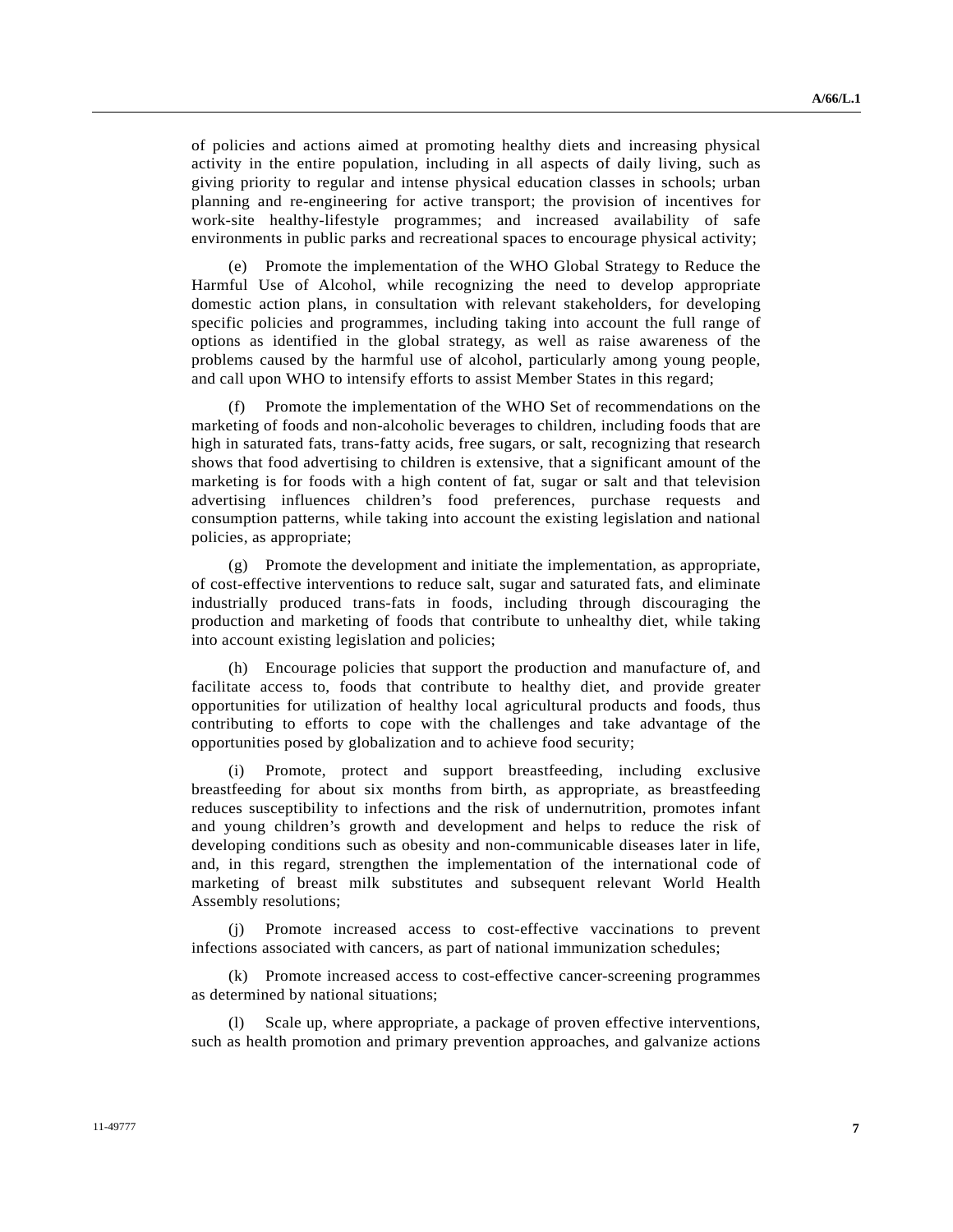for the prevention and control of non-communicable diseases through a meaningful multisectoral response, addressing risk factors and determinants of health;

44. With a view to strengthening its contribution to non-communicable disease prevention and control, call upon the private sector, where appropriate, to:

 (a) Take measures to implement the WHO set of recommendations to reduce the impact of the marketing of unhealthy foods and non-alcoholic beverages to children, while taking into account existing national legislation and policies;

 (b) Consider producing and promoting more food products consistent with a healthy diet, including by reformulating products to provide healthier options that are affordable and accessible and that follow relevant nutrition facts and labelling standards, including information on sugars, salt and fats and, where appropriate, trans-fat content;

 (c) Promote and create an enabling environment for healthy behaviours among workers, including by establishing tobacco-free workplaces and safe and healthy working environments through occupational safety and health measures, including, where appropriate, through good corporate practices, workplace wellness programmes and health insurance plans;

 (d) Work towards reducing the use of salt in the food industry in order to lower sodium consumption;

 (e) Contribute to efforts to improve access and affordability for medicines and technologies in the prevention and control of non-communicable diseases;

#### **Strengthen national policies and health systems**

45. Promote, establish or support and strengthen, by 2013, as appropriate, multisectoral national policies and plans for the prevention and control of non-communicable diseases, taking into account, as appropriate, the 2008-2013 WHO Action Plan for the Global Strategy for the Prevention and Control of Non-communicable Diseases, and the objectives contained therein and take steps to implement such policies and plans;

 (a) Strengthen and integrate, as appropriate, non-communicable disease policies and programmes into health-planning processes and the national development agenda of each Member State;

 (b) Pursue, as appropriate, comprehensive strengthening of health systems that support primary health care, deliver effective, sustainable and coordinated responses and evidence-based, cost-effective, equitable and integrated essential services for addressing non-communicable disease risk factors and for the prevention, treatment and care of non-communicable diseases, acknowledging the importance of promoting patient empowerment, rehabilitation and palliative care for persons with non-communicable diseases, and a life course approach, given the often chronic nature of non-communicable diseases;

 (c) According to national priorities, and taking into account domestic circumstances, increase and prioritize budgetary allocations for addressing non-communicable disease risk factors and for surveillance, prevention, early detection, and treatment of non-communicable diseases, and the related care and support including palliative care;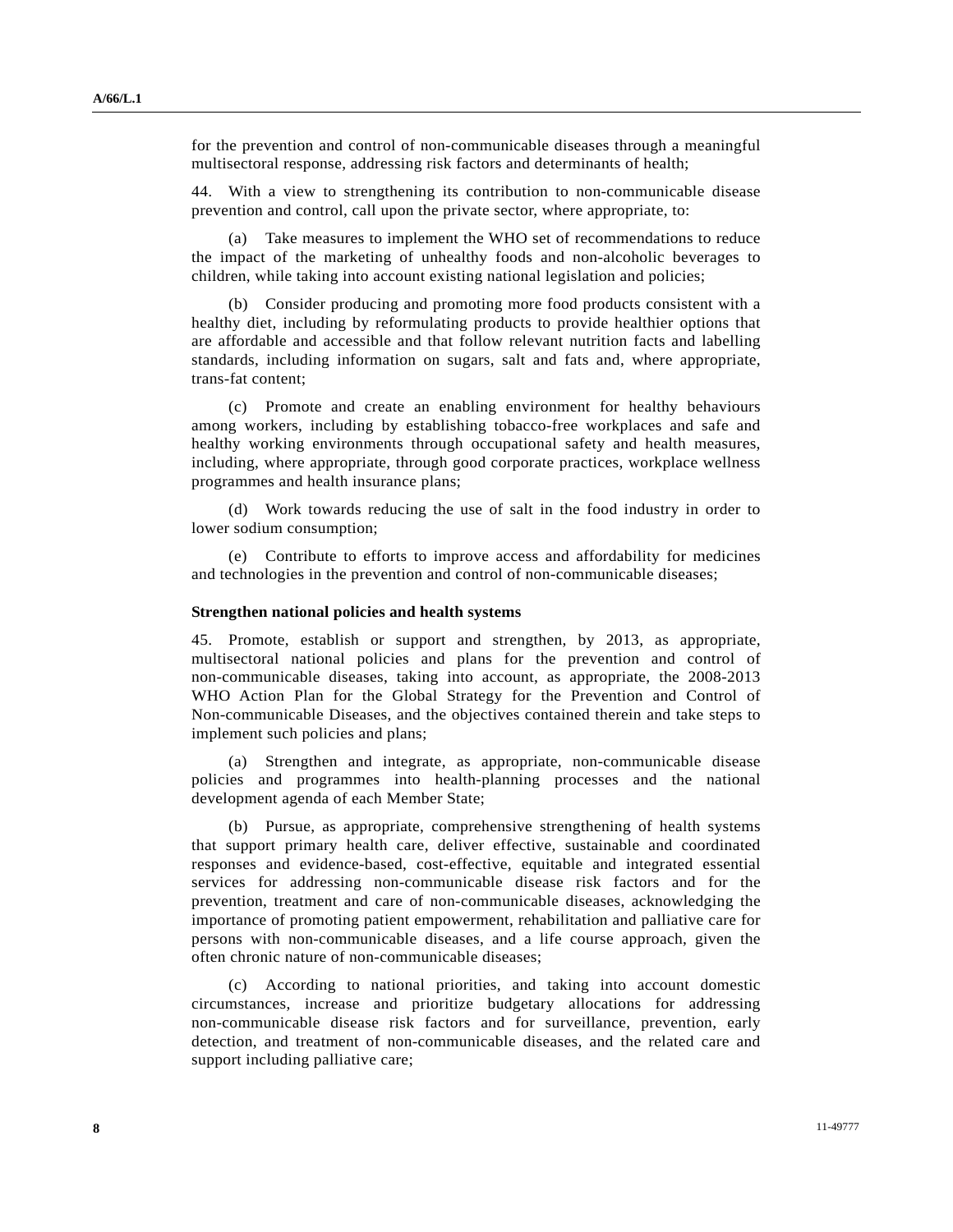(d) Explore the provision of adequate, predictable and sustained resources, through domestic, bilateral, regional and multilateral channels, including traditional and voluntary innovative financing mechanisms;

 (e) Pursue and promote gender-based approaches for the prevention and control of non-communicable diseases founded on data disaggregated by sex and age in an effort to address the critical differences in the risks of morbidity and mortality from non-communicable diseases for women and men;

 (f) Promote multisectoral and multi-stakeholder engagement in order to reverse, stop and decrease the rising trends of obesity in child, youth and adult populations respectively;

 (g) Recognize where health disparities exist between indigenous peoples and non-indigenous populations in the incidence of non-communicable diseases, and their common risk factors, that these disparities are often linked to historical, economic and social factors, encourage the involvement of indigenous peoples and communities in the development, implementation, and evaluation of non-communicable disease prevention and control policies, plans and programmes, where appropriate, while promoting the development and strengthening of capacities at various levels and recognizing the cultural heritage and traditional knowledge of indigenous peoples and respecting, preserving and promoting, as appropriate, their traditional medicine, including conservation of their vital medicinal plants, animals and minerals;

 (h) Recognize further the potential and contribution of traditional and local knowledge and in this regard, respect and preserve, in accordance with national capacities, priorities, relevant legislation and circumstances, the knowledge and safe and effective use of traditional medicine, treatments and practices, appropriately based on the circumstances in each country;

Pursue all necessary efforts to strengthen nationally driven, sustainable, cost-effective and comprehensive responses in all sectors for the prevention of non-communicable diseases, with the full and active participation of people living with these diseases, civil society and the private sector, where appropriate;

 (j) Promote the production, training and retention of health workers with a view to facilitating adequate deployment of a skilled health workforce within countries and regions, in accordance with the World Health Organization Global Code of Practice on the International Recruitment of Health Personnel;

 (k) Strengthen, as appropriate, information systems for health planning and management, including through the collection, disaggregation, analysis, interpretation, and dissemination of data and the development of population-based national registries and surveys, where appropriate, to facilitate appropriate and timely interventions for the entire population;

According to national priorities, give greater priority to surveillance, early detection, screening, diagnosis and treatment of non-communicable diseases and prevention and control, and to improving the accessibility to the safe, affordable, effective and quality medicines and technologies to diagnose and to treat them; provide sustainable access to medicines and technologies, including through the development and use of evidence-based guidelines for the treatment of non-communicable diseases, and efficient procurement and distribution of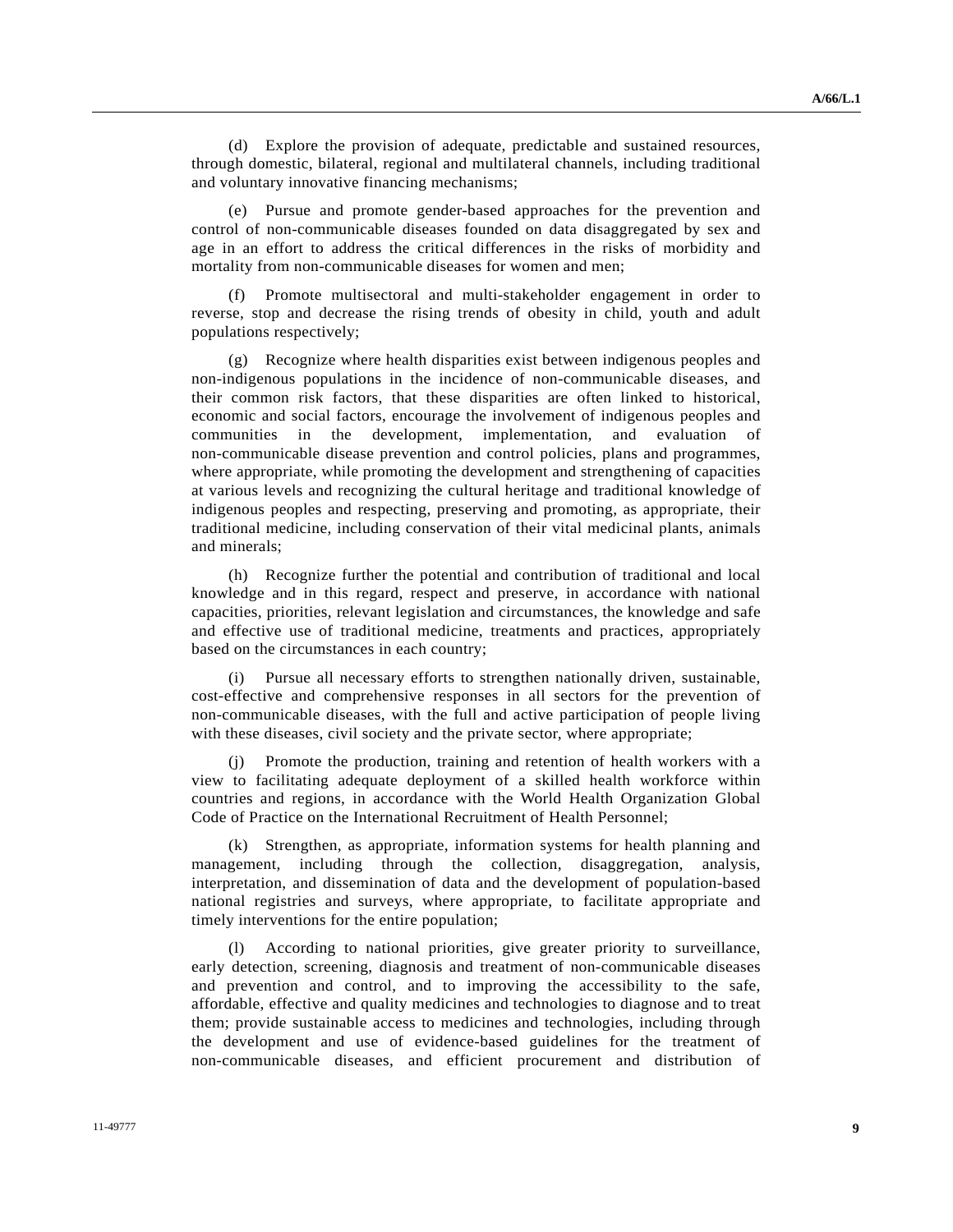medicines in countries; and strengthen viable financing options and promote the use of affordable medicines, including generics, as well as improved access to preventive, curative, palliative and rehabilitative services, particularly at the community level;

 (m) According to country-led prioritization, ensure the scaling-up of effective, evidence-based and cost-effective interventions that demonstrate the potential to treat individuals with non-communicable diseases, protect those at high risk of developing them and reduce risk across populations;

 (n) Recognize the importance of universal coverage in national health systems, especially through primary health-care and social protection mechanisms, to provide access to health services for all, in particular, for the poorest segments of the population;

 (o) Promote the inclusion of non-communicable disease prevention and control within sexual and reproductive health and maternal and child-health programmes, especially at the primary health-care level, as well as other programmes, as appropriate, and also integrate interventions in these areas into non-communicable disease prevention programmes;

 (p) Promote access to comprehensive and cost-effective prevention, treatment and care for the integrated management of non-communicable diseases, including, inter alia, increased access to affordable, safe, effective and quality medicines and diagnostics and other technologies, including through the full use of trade-related aspects of intellectual property rights (TRIPS) flexibilities;

 (q) Improve diagnostic services, including by increasing the capacity of and access to laboratory and imaging services with adequate and skilled manpower to deliver such services, and collaborate with the private sector to improve affordability, accessibility and maintenance of diagnostic equipment and technologies;

 (r) Encourage alliances and networks that bring together national, regional and global actors, including academic and research institutes, for the development of new medicines, vaccines, diagnostics and technologies, learning from experiences in the field of HIV/AIDS, among others, according to national priorities and strategies;

 (s) Strengthen health-care infrastructure, including for procurement, storage and distribution of medicine, in particular transportation and storage networks to facilitate efficient service delivery;

#### **International cooperation, including collaborative partnerships**

46. Strengthen international cooperation in support of national, regional, and global plans for the prevention and control of non-communicable diseases, inter alia, through the exchange of best practices in the areas of health promotion, legislation, regulation and health systems strengthening, training of health personnel, development of appropriate health-care infrastructure, diagnostics, and promoting the development, dissemination of appropriate, affordable and sustainable transfer of technology on mutually agreed terms and the production of affordable, safe, effective and quality medicines and vaccines, while recognizing the leading role of WHO as the primary specialized agency for health in that regard;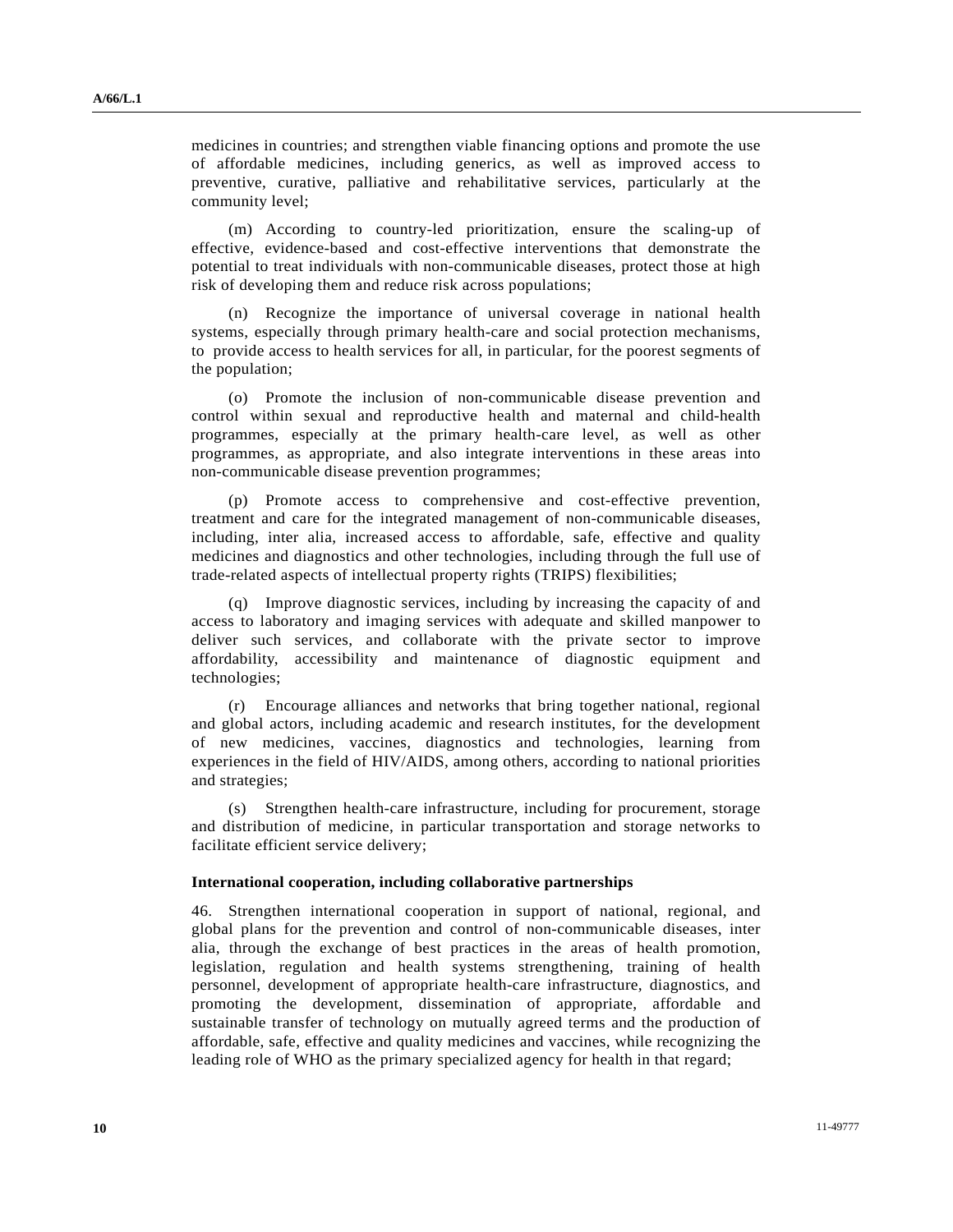47. Acknowledge the contribution of aid targeted at the health sector, while recognizing that much more needs to be done. We call for the fulfilment of all official development assistance-related commitments, including the commitments by many developed countries to achieve the target of 0.7 per cent of gross national income for official development assistance by 2015, as well as the commitments contained in the Istanbul Programme of Action for the Least Developed Countries for the Decade 2011-2020, and strongly urge those developed countries that have not yet done so to make additional concrete efforts to fulfil their commitments;

48. Stress the importance of North-South, South-South and triangular cooperation, in the prevention and control of non-communicable diseases to promote at national, regional, and international levels an enabling environment to facilitate healthy lifestyles and choices, bearing in mind that South-South cooperation is not a substitute for, but rather a complement to, North-South cooperation;

49. Promote all possible means to identify and mobilize adequate, predictable and sustained financial resources and the necessary human and technical resources, and to consider support for voluntary, cost-effective, innovative approaches for a longterm financing of non-communicable disease prevention and control, taking into account the Millennium Development Goals;

50. Acknowledge the contribution of international cooperation and assistance in the prevention and control of non-communicable diseases and, in this regard, encourage the continued inclusion of non-communicable diseases in development cooperation agendas and initiatives;

51. Call upon WHO, as the lead United Nations specialized agency for health, and all other relevant United Nations system agencies, funds and programmes, the international financial institutions, development banks, and other key international organizations to work together in a coordinated manner to support national efforts to prevent and control non-communicable diseases and mitigate their impacts;

52. Urge relevant international organizations to continue to provide technical assistance and capacity-building to developing countries, especially to the least developed countries, in the areas of non-communicable disease prevention and control and promotion of access to medicines for all, including through the full use of trade-related aspects of intellectual property rights flexibilities and provisions;

53. Enhance the quality of aid by strengthening national ownership, alignment, harmonization, predictability, mutual accountability and transparency, and resultsorientation;

54. Engage non-health actors and key stakeholders, where appropriate, including the private sector and civil society, in collaborative partnerships to promote health and to reduce non-communicable disease risk factors, including through building community capacity in promoting healthy diets and lifestyles;

55. Foster partnerships between Government and civil society, building on the contribution of health-related NGOs and patients' organizations, to support, as appropriate, the provision of services for the prevention and control, treatment, care, including palliative care, of non-communicable diseases;

56. Promote the capacity-building of non-communicable disease-related NGOs at the national and regional levels, in order to realize their full potential as partners in the prevention and control of non-communicable diseases;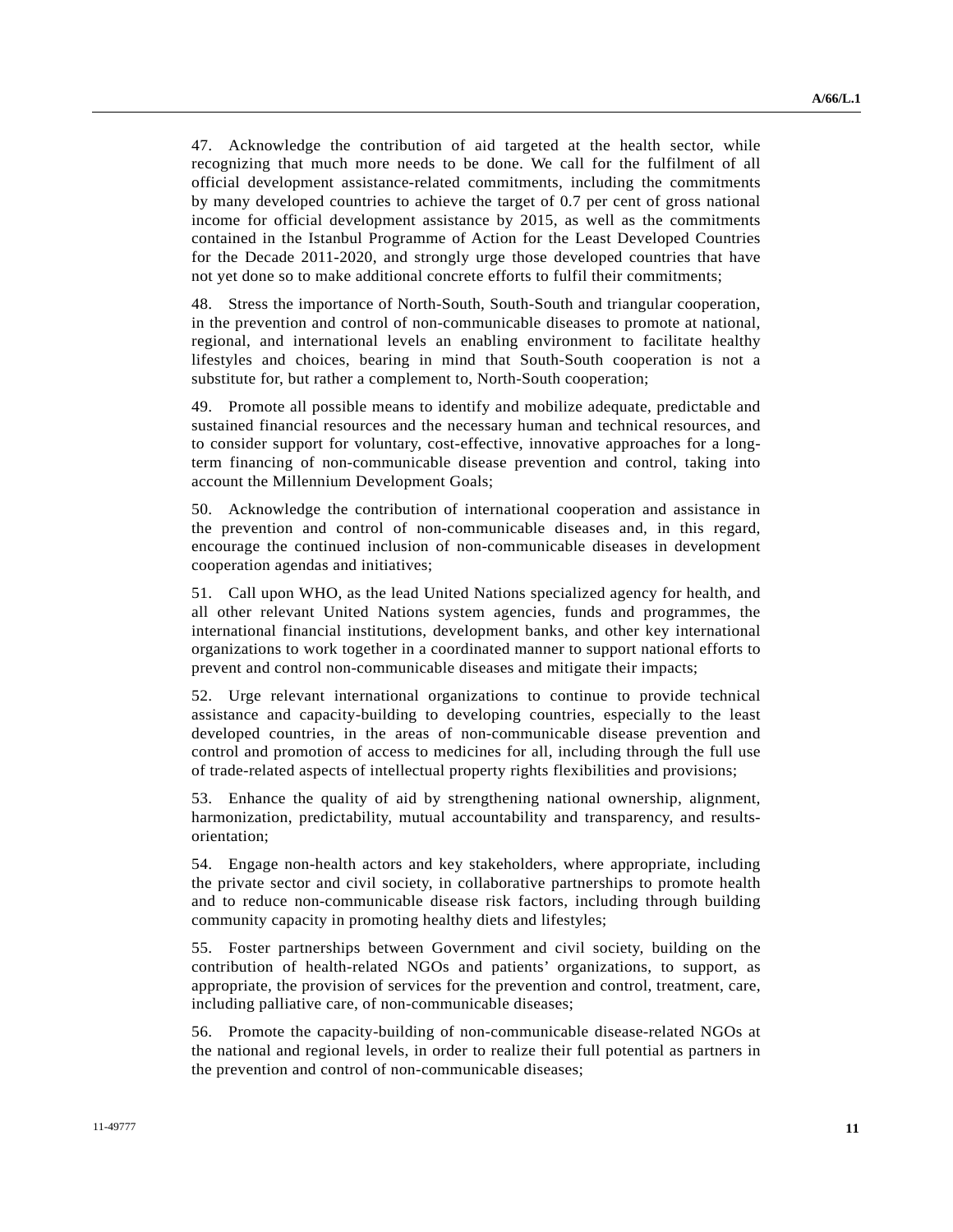#### **Research and development**

57. Promote actively national and international investments and strengthen national capacity for quality research and development, for all aspects related to the prevention and control of non-communicable diseases in a sustainable and cost-effective manner, while noting the importance of continuing to incentivize innovation;

58. Promote the use of information and communications technology to improve programme implementation, health outcomes, health promotion, and reporting and surveillance systems and to disseminate, as appropriate, information on affordable, cost-effective, sustainable and quality interventions, best practices and lessons learned in the field of non-communicable diseases;

59. Support and facilitate non-communicable disease-related research and its translation to enhance the knowledge base for ongoing national, regional and global action;

### **Monitoring and evaluation**

60. Strengthen, as appropriate, country-level surveillance and monitoring systems, including surveys that are integrated into existing national health information systems and include monitoring exposure to risk factors, outcomes, social and economic determinants of health, and health system responses, recognizing that such systems are critical in appropriately addressing non-communicable diseases;

61. Call upon WHO, with the full participation of Member States, informed by their national situations, through its existing structures, and in collaboration with United Nations agencies, funds and programmes, and other relevant regional and international organizations, as appropriate, building on continuing efforts to develop before the end of 2012, a comprehensive global monitoring framework, including a set of indicators, capable of application across regional and country settings, including through multisectoral approaches, to monitor trends and to assess progress made in the implementation of national strategies and plans on non-communicable diseases;

62. Call upon WHO, in collaboration with Member States through the governing bodies of WHO, and in collaboration with United Nations agencies, funds and programmes, and other relevant regional and international organizations, as appropriate, building on the work already under way, to prepare recommendations for a set of voluntary global targets for the prevention and control of non-communicable diseases, before the end of 2012;

63. Consider the development of national targets and indicators based on national situations, building on guidance provided by WHO, to focus on efforts to address the impacts of non-communicable diseases, and to assess the progress made in the prevention and control of non-communicable diseases and their risk factors and determinants;

#### **Follow-up**

64. Request the Secretary-General, in close collaboration with the Director-General of WHO, and in consultations with Member States, United Nations funds and programmes and other relevant international organizations, to submit by the end